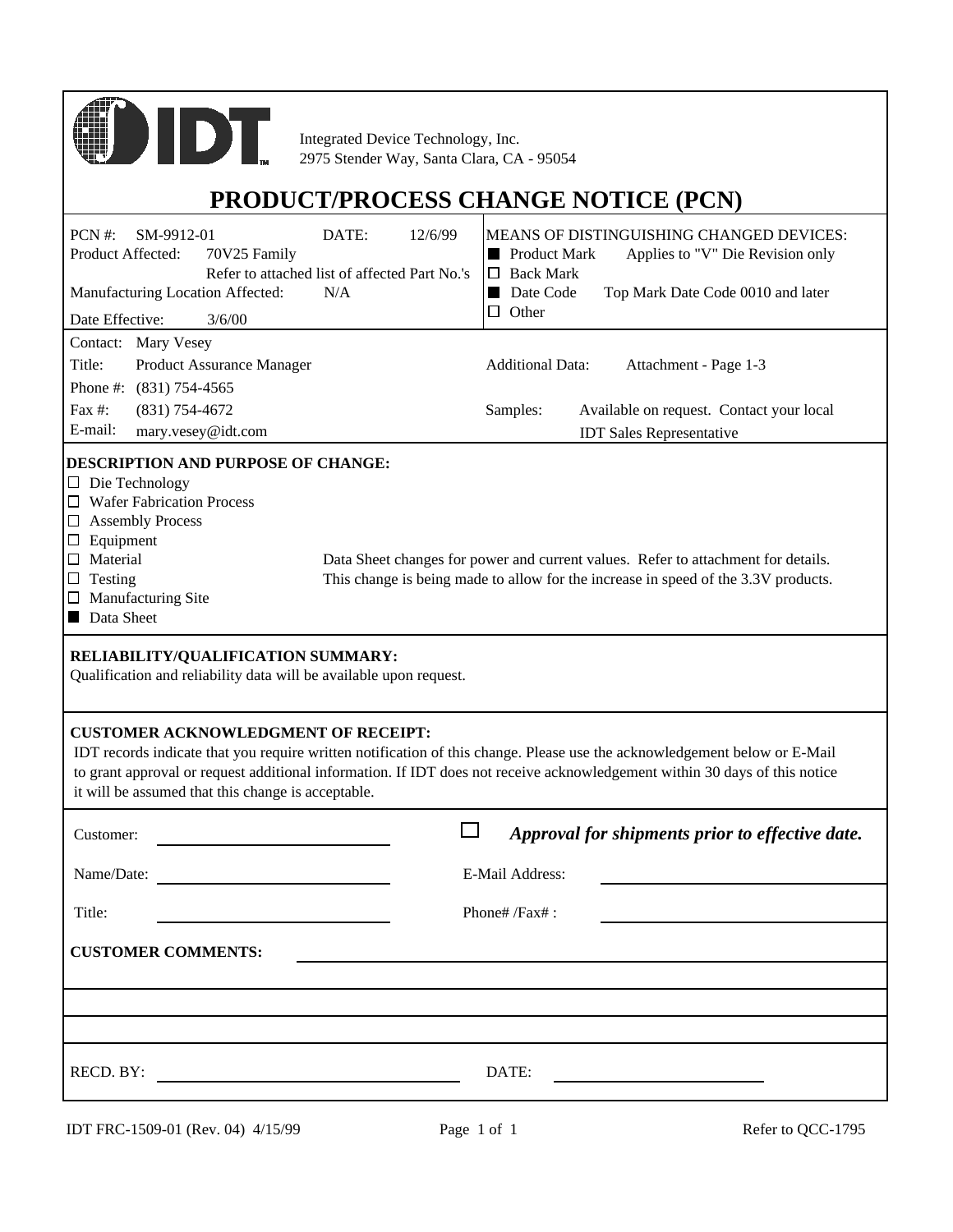

**PCN Summary**

Integrated Device Technology, Inc. PCN#: SM-9912-01 2975 Stender Way, Santa Clara, CA - 95054

## **PRODUCT/PROCESS CHANGE NOTICE (PCN)**

### **ATTACHMENT**

| <b>PCN Type:</b>            | Data Sheet                                                                                                                                                                                                                                                                |  |  |  |
|-----------------------------|---------------------------------------------------------------------------------------------------------------------------------------------------------------------------------------------------------------------------------------------------------------------------|--|--|--|
| <b>Commodity</b>            | Memory                                                                                                                                                                                                                                                                    |  |  |  |
| <b>Due Date</b>             | 1/10/00<br>(Response from Customer)                                                                                                                                                                                                                                       |  |  |  |
| <b>Forecast or Execute</b>  | Execute                                                                                                                                                                                                                                                                   |  |  |  |
| <b>Planned or Unplanned</b> | Unplanned                                                                                                                                                                                                                                                                 |  |  |  |
| Data Sheet Change           | <b>Yes</b>                                                                                                                                                                                                                                                                |  |  |  |
| <b>Detail of Change</b>     | 3.3V product was previously a component test option.<br>The fab process is being converted to a true 3.3V process and<br>will allow for increased speed in order to offer 15 ns product.<br>Power and current values will be increased. Refer to page 3 of<br>attachment. |  |  |  |

#### **Conversion schedule (Estimated)**

|                                        | <b>Sample Availability</b> | <b>Production Shipments</b> |  |  |
|----------------------------------------|----------------------------|-----------------------------|--|--|
| <b>Affected Part Numbers</b><br>70V25V | 1/15/00                    | 3/6/00                      |  |  |
| 70V24V                                 | 1/15/00                    | 3/6/00                      |  |  |
| 70V06V                                 | 1/15/00                    | 3/6/00                      |  |  |
| 70V05V                                 | 1/15/00                    | 3/6/00                      |  |  |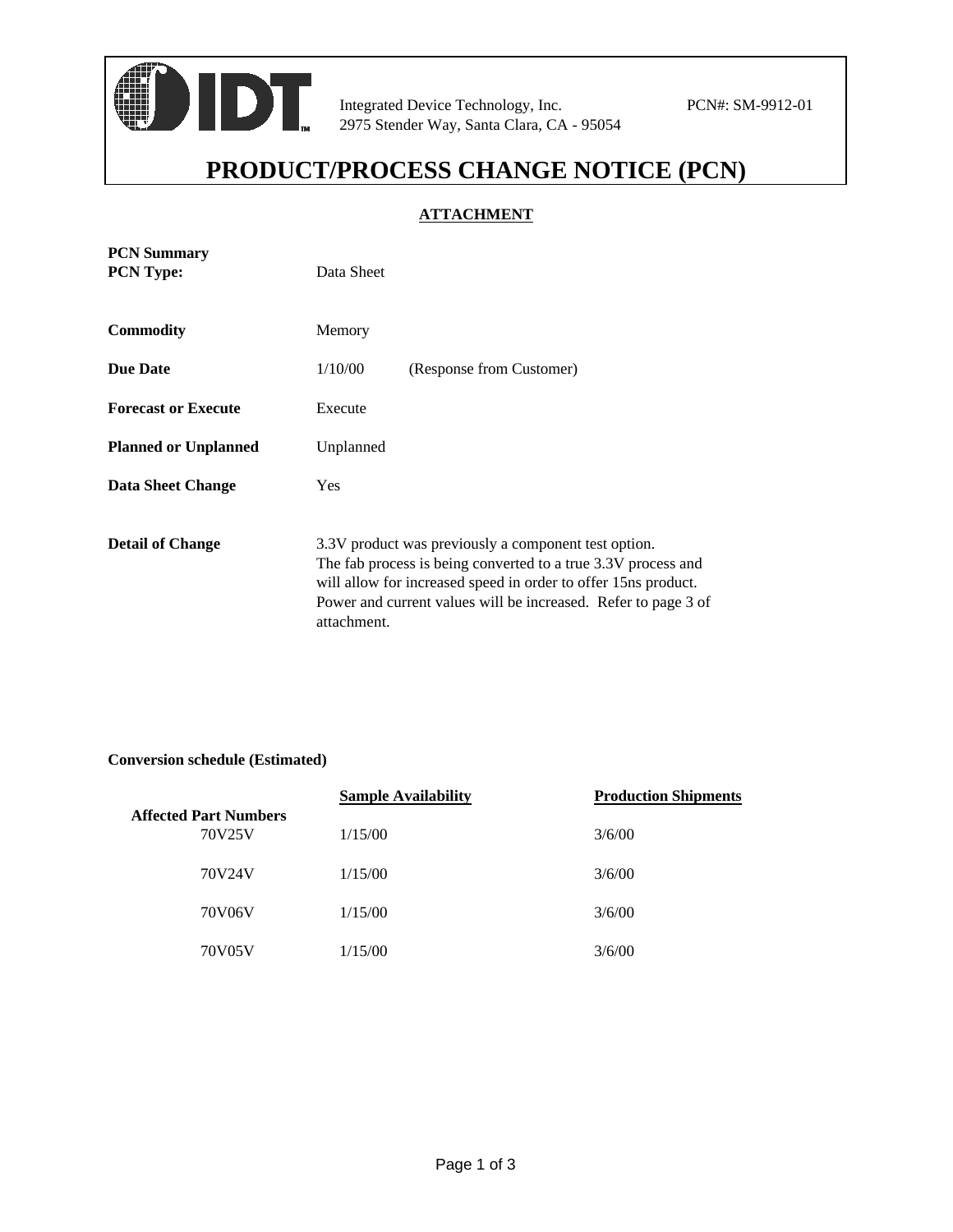

Integrated Device Technology, Inc. PCN#: SM-9912-01 2975 Stender Way, Santa Clara, CA - 95054

# **PRODUCT/PROCESS CHANGE NOTICE (PCN)**

## **ATTACHMENT**

#### **Qualification Plan QSM-9908-09**

| 70V25V<br><b>Test Vehicle:</b>                                      | <b>Expected Completion Date:</b> |         |         |  |
|---------------------------------------------------------------------|----------------------------------|---------|---------|--|
|                                                                     |                                  | 1/15/00 | 2/15/00 |  |
|                                                                     | Lot SS / Acc #                   | Lot #1  | Lot #2  |  |
| Dynamic Life Test: 750<br>hours $@ + 135°C$ , 6Vcc                  | 116/0                            |         |         |  |
| HAST: 100 hours @<br>$+130^{\circ}$ C/85% R.H. 100<br>hours. Biased | 45/0                             |         |         |  |
| <b>ESD: Human Body</b><br>Model                                     | 12/0                             |         |         |  |
| <b>ESD:</b> Charged Device<br>Model                                 | 12/0                             |         |         |  |
| Latch-Up Immunity                                                   | 6/0                              |         |         |  |

**Characterization Data:** Characterization data will be completed as part of product qualification and data available upon request.